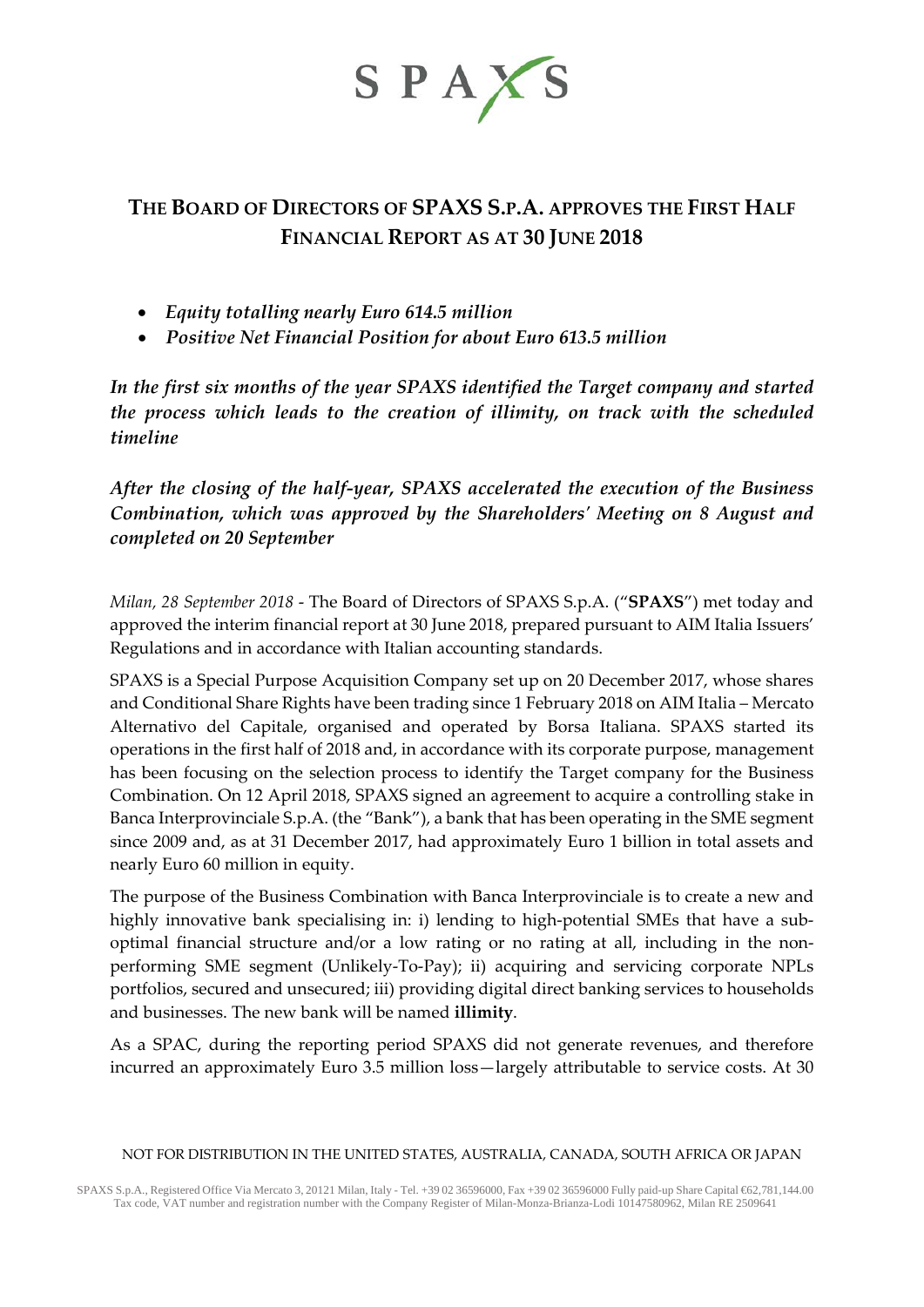

June 2018, equity totalled about Euro 614.5 million and the net financial position was positive for about Euro 613.5 million.

As this is the first interim report, it is not possible to compare the results with the first six months of the prior year.

\*\*\*

As for the significant events occurred after the closing of the first half of 2018, on 20 July 2018 SPAXS's management unveiled the 2018-2023 Strategic Plan of the new bank that will result from the Business Combination with Banca Interprovinciale.

On 3 August 2018, the competent Supervisory Authorities (ECB and Bank of Italy) authorised the transaction, and at the SPAXS Shareholders' Meeting held on 8 August 2018 over 72% of ordinary shareholders approved the Business Combination with Banca Interprovinciale.

The transaction was completed on 20 September 2018, when SPAXS acquired nearly 99.2% of Banca Interprovinciale—paying approximately Euro 44.7 million in cash (about 79.9% of the Bank's share capital) and, for the remainder, through the contribution to SPAXS of the Bank's shares representing approximately 19.3% of the Bank's share capital.

This transaction will be followed by a corporate merger between SPAXS and Banca Interprovinciale, with the aim at seeking admission to the MTA segment of Borsa Italiana once the required timescale and conditions have been met.

The new Bank has already started operating in the non-performing loan segment, acquiring on 21 September 2018 a portfolio worth Euro 155 million in terms of gross book value, largely comprising secured corporate positions. Moreover, the purchase of an additional portfolio was finalized yesterday; it consists largely of corporate positions, 30% of which are secured, with a gross book value of Euro 263 million. This transaction, carried out off-market in the secondary market, brings the value of non-performing loans held today by the Bank to a total amount of Euro 418 million.

Finally, it should be noted that the Offer of the shares for which the shareholders who did not back the resolution of the Shareholders' Meeting dated 8 August 2018 exercised the right of withdrawal (approximately 8.48% of ordinary shares), in accordance with the articles of association, is still ongoing.

The first half financial report for the period ended 30 June 2018 will be made available to the public in accordance with AIM Italia Issuers' Regulations and published on the Company's website [www.spaxs.it,](http://www.spaxs.it/) in the Section "*Investor Relations/Financial Reports*".

\*\*\*

\*\*\*

### NOT FOR DISTRIBUTION IN THE UNITED STATES, AUSTRALIA, CANADA, SOUTH AFRICA OR JAPAN

SPAXS S.p.A., Registered Office Via Mercato 3, 20121 Milan, Italy - Tel. +39 02 36596000, Fax +39 02 36596000 Fully paid-up Share Capital €62,781,144.00 Tax code, VAT number and registration number with the Company Register of Milan-Monza-Brianza-Lodi 10147580962, Milan RE 2509641